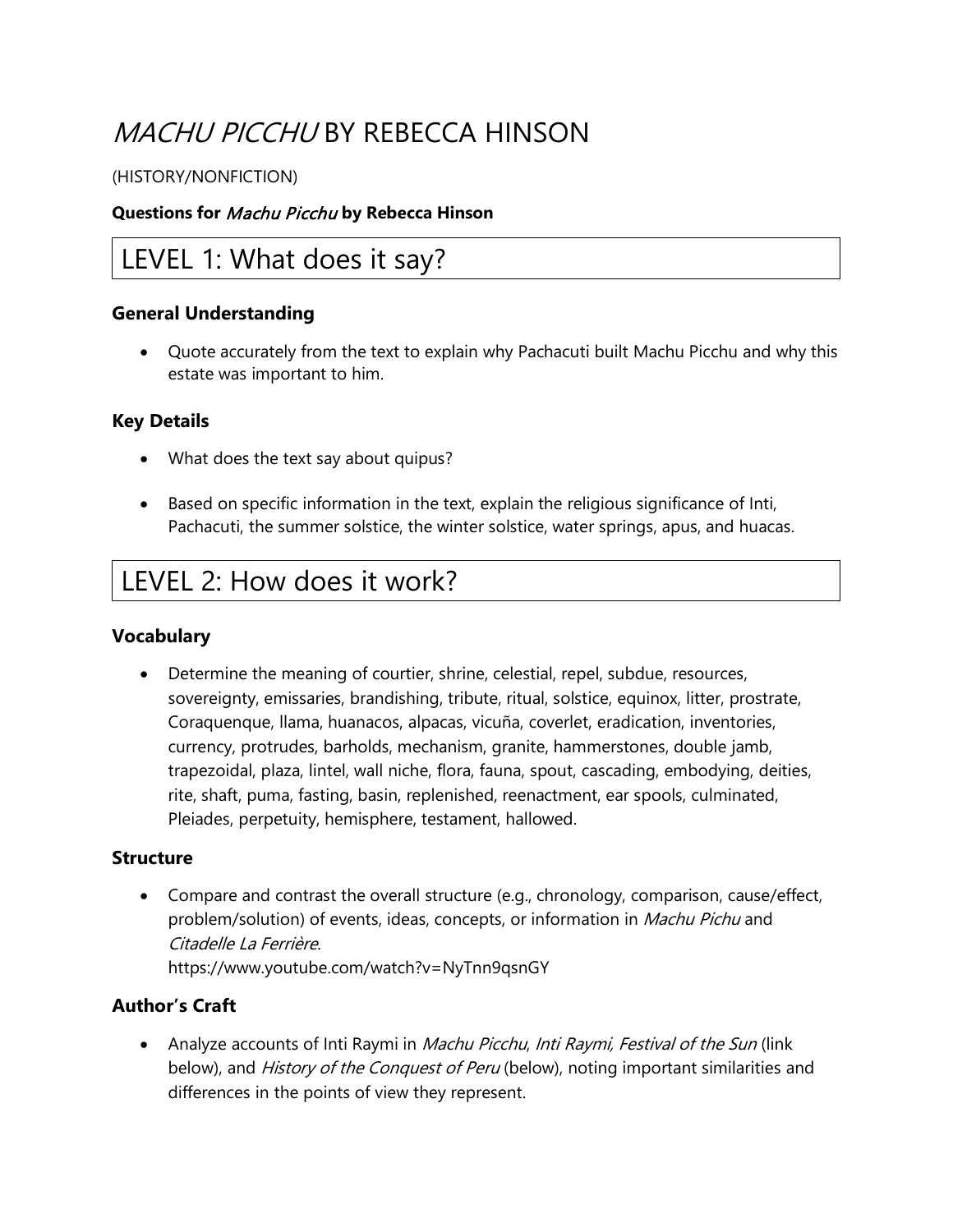Inti Raymi, Festival of the Sun <https://www.youtube.com/watch?v=cFQUndZ0ZAw>

#### History of the Conquest of Peru

Perhaps the most magnificent of all the national solemnities was the feast of Raymi, held at the period of the summer solstice, when the Sun, having touched the southern extremity of his course, retraced his path, as if to gladden the hearts of his chosen people by his presence. When the appointed day arrived, the Inca and his court, followed by the whole population of the city, assembled at early dawn in the great square to greet the rising of the Sun. They were dressed in their gayest apparel, and the Indian lords vied with each other in the display of costly ornaments and jewels on their persons, while canopies of gaudy feather-work, and richly tinted stuffs, borne by the attendants over their heads, gave to the great square, and the streets that emptied into it, the appearance of being spread over with one vast and magnificent awning. Eagerly they watched the coming of their deity; and, no sooner did his first yellow rays strike the turrets and loftiest buildings of the capital, than a shout of gratulation broke forth from the assembled multitude, accompanied by songs of triumph and the wild melody of barbaric instruments, that swelled louder and louder as his bright orb, rising above the mountain range towards the east, shone in full splendour on his votaries. After the usual ceremonies of adoration, a libation was offered to the great deity by the Inca from a huge golden vase, filled with the fermented liquor of maize or of maguey, which, after the monarch had tasted himself, he dispensed among his royal kindred. These ceremonies completed, the vast assembly was arranged in order of procession, and took its way towards the Coricancha.

 At the feast of Raymi, the sacrifice usually offered was that of the llama. . . A burnt-offering of the victims was then made on the altars of the deity. This sacrifice was but the prelude to the slaughter of a great number of llamas, part of the flocks of the Sun, which furnished a banquet not only for the Inca and his court, but for the people. . . A fine bread or cake, kneaded of maize flour by the fair hands of the Virgins of the Sun, was also placed on the royal board, where the Inca, presiding over the feast, pledged his great nobles, in generous goblets of the fermented liquor of the country, and the long revelry of the day was closed at night by music and dancing. These amusements continued for several days, though the sacrifices terminated on the first.

## LEVEL 3: What does it mean?

#### **Author's Purpose**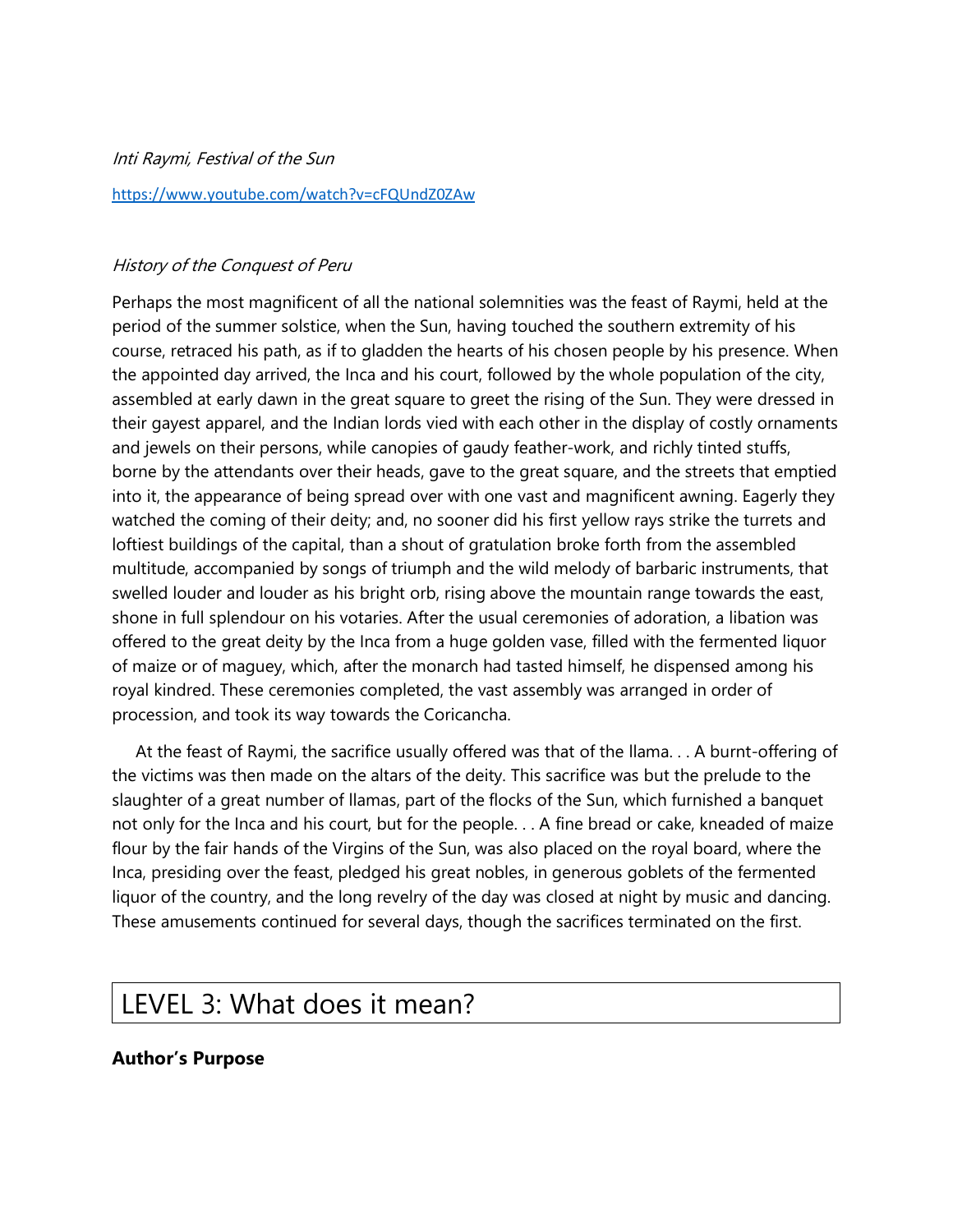- Hinson states that Machu Picchu's location was chosen for its alignment with sacred mountains and water springs, celestial activities, and other royal residences. Which reasons and evidence does she provide to support this claim?
- The author states that, merging from Lake Titicaca, Manco and Mama were sent to earth by Inti (Father Sun) to found a holy city, conquer the nations to the north, south, east, and west, and civilize the world. As ruler, she claims that Pachucuti also followed these commands. Which reasons and evidence does she provide to support this claim?

#### **Intertextual Connections**

• Drawing on information from the following sources, how did the Shapa Inka distinguish himself as the divine son of Inti?

#### Astronomy and Empire in the Ancient Andes

 Astronomy and the coordination of the calendar by the state are important issues in the study of ancient complex societies. In their roles as divine heads of state and the masters of the society's rituals, the rulers controlled time as well as the processes of societal reproduction. The rulers gained prestige and access to cosmogonic powers through rituals, and the state was inscribed into the very structure of social order.

 Development of a ritual calendar, which reinforced the ruling Inca's role as the paramount religious authority and which was largely based on solar and lunar sightings, helped to justify the status of the emperor. The ruling Inca, divine descendant of the sun, was seen to have access to ethereal knowledge and powers through which he controlled or interacted with universal forces. The unique position of the ruling Inca, as mediator between the Sun and the people of the Andes, provided him with eminent powers and proved to be an important component element of Inca statecraft.

 In the case of the Inca, participation in large public astronomical observations in conjunction with elaborate ceremonies provided visible links to their origin myth and helped to strengthen the ruling elite's claim to dynastic power.

#### History of the Conquest of Peru

 The government of Peru was a despotism, mild in its character, but in its form a pure and unmitigated despotism. The sovereign was placed at an immeasurable distance above his subjects. Even the proudest of the Inca nobility, claiming a descent from the same divine original as himself, could not venture into the royal presence, unless barefoot, and bearing a light burden on his shoulders in token of homage. As the representative of the Sun, he stood at the head of the priesthood, and presided at the most important of the religious festivals. He raised armies, and usually commanded them in person. He imposed taxes, made laws, and provided for their execution by the appointment of judges, who he removed at pleasure. He was the source from which everything flowed, -- all dignity, all power, all emolument. He was, in short, in the well-known phrase of the European despot, "himself the state."